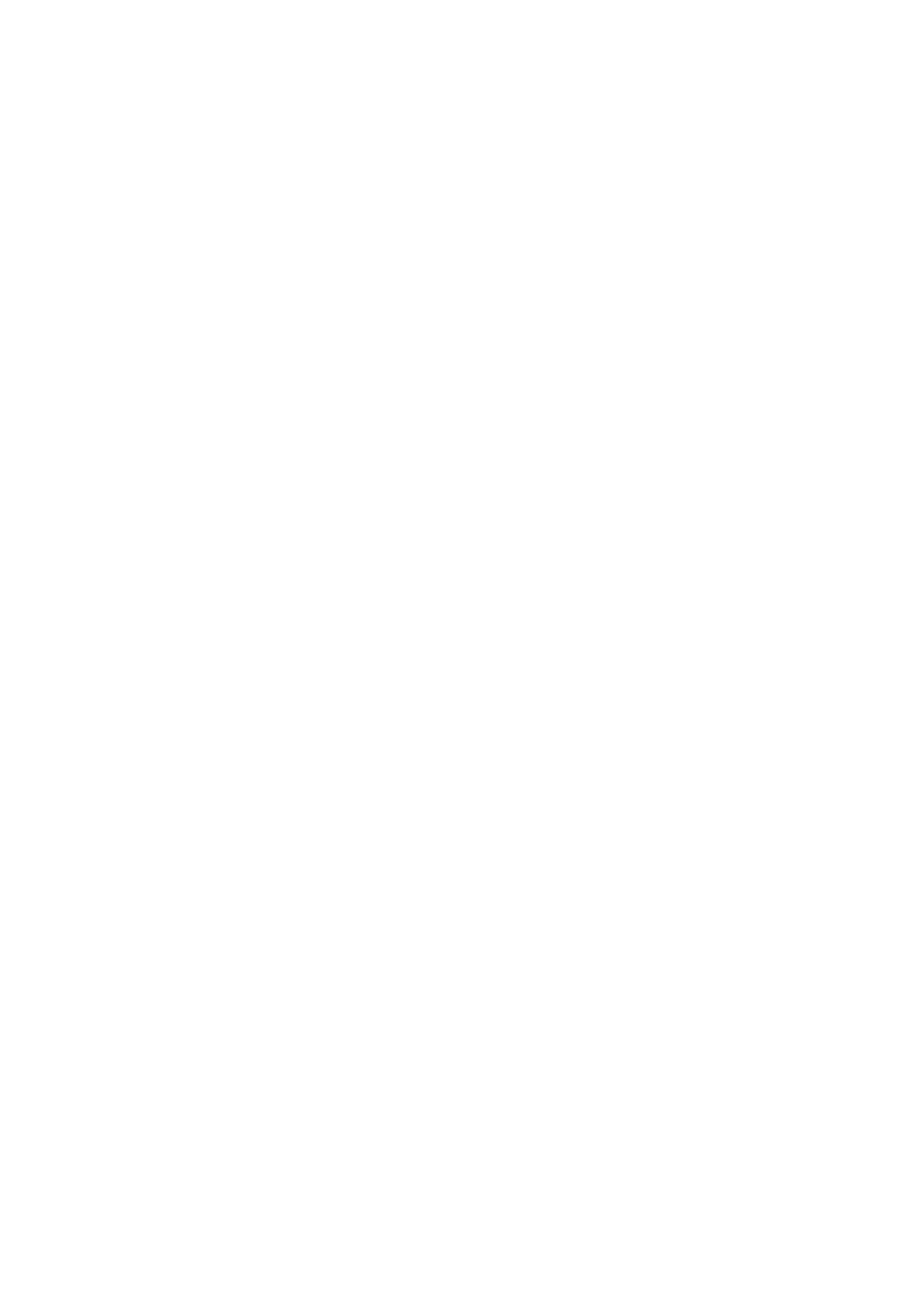# **I. Introduction**

- **1.** The United Nations (UN) defines South–South cooperation (SSC) as a process whereby two or more developing countries pursue their individual and/or shared national capacity development objectives through exchanges of knowledge, skills, resources and technical know-how, and through regional and interregional collective action, including partnerships involving governments, regional organizations, civil society, academia and the private sector, for their individual and/or mutual benefit within and across regions. South–South cooperation is not a substitute for, but rather a complement to, North–South cooperation. The SSC agenda is guided by the principles of respect for national sovereignty and ownership, equality, solidarity, non-conditionality, and mutual benefit. 1
- **2.** Triangular cooperation refers to South–South cooperation supported by a northern partner. <sup>2</sup> South–South and triangular cooperation (SSTC) is today a significant modality of development cooperation, based on financial and non-financial exchanges among parties.
- **3.** The Governing Body has discussed the topic on several occasions. In March 2012, the Governing Body endorsed the paper "South–South and triangular cooperation: The way forward", <sup>3</sup> making the ILO the first UN agency with a dedicated strategy. In November 2012, the Governing Body revised the SSTC indicators and, in November 2015, the Governing Body discussed the updated ILO Development Cooperation Strategy 2015–17, <sup>4</sup> which further stressed the importance of SSTC, and agreed to continue the 2012 strategy.
- **4.** As evidenced by successive programme and budget documents, and the accompanying allocation of resources, the Office has placed particular emphasis on SSTC as a vehicle for achieving the Organization's objectives and as an effective means of capacity development. Implementation of the SSTC strategy adopted in the programme and budget, guidance from the Governing Body, and the implementation of the SSTC programme have provided valuable experience. SSTC has acted as a catalyst, underpinning development cooperation programmes and stimulating new initiatives.

## **II. Background**

**5.** Within the UN system, the role of SSC is well recognized as an important component of the international cooperation towards the achievement of multilaterally agreed development goals, including the Sustainable Development Goals (SDGs). SSTC has been an important part of the work undertaken by the United Nations development system, and has been the subject of technical work, policy discussions within the UN General Assembly, and the High-level Committee on South–South Cooperation. In view of the forthcoming general discussion on effective development cooperation in support of the SDGs, to be held at the International Labour Conference in 2018, it is timely to learn from SSTC practices that support development cooperation in pursuit of decent work, with a view to their possible reinforcement and expansion.

<sup>1</sup> Framework of operational guidelines on United Nations support to South–South and triangular cooperation, SSC/17/3, paras 8, 9, 10 and 16.

 $2$  [GB.313/POL/7,](http://www.ilo.org/wcmsp5/groups/public/---ed_norm/---relconf/documents/meetingdocument/wcms_172577.pdf) para. 3(c).

<sup>3</sup> GB.313/POL/7.

<sup>4</sup> [GB.325/POL/6.](http://www.ilo.org/wcmsp5/groups/public/---ed_norm/---relconf/documents/meetingdocument/wcms_413180.pdf)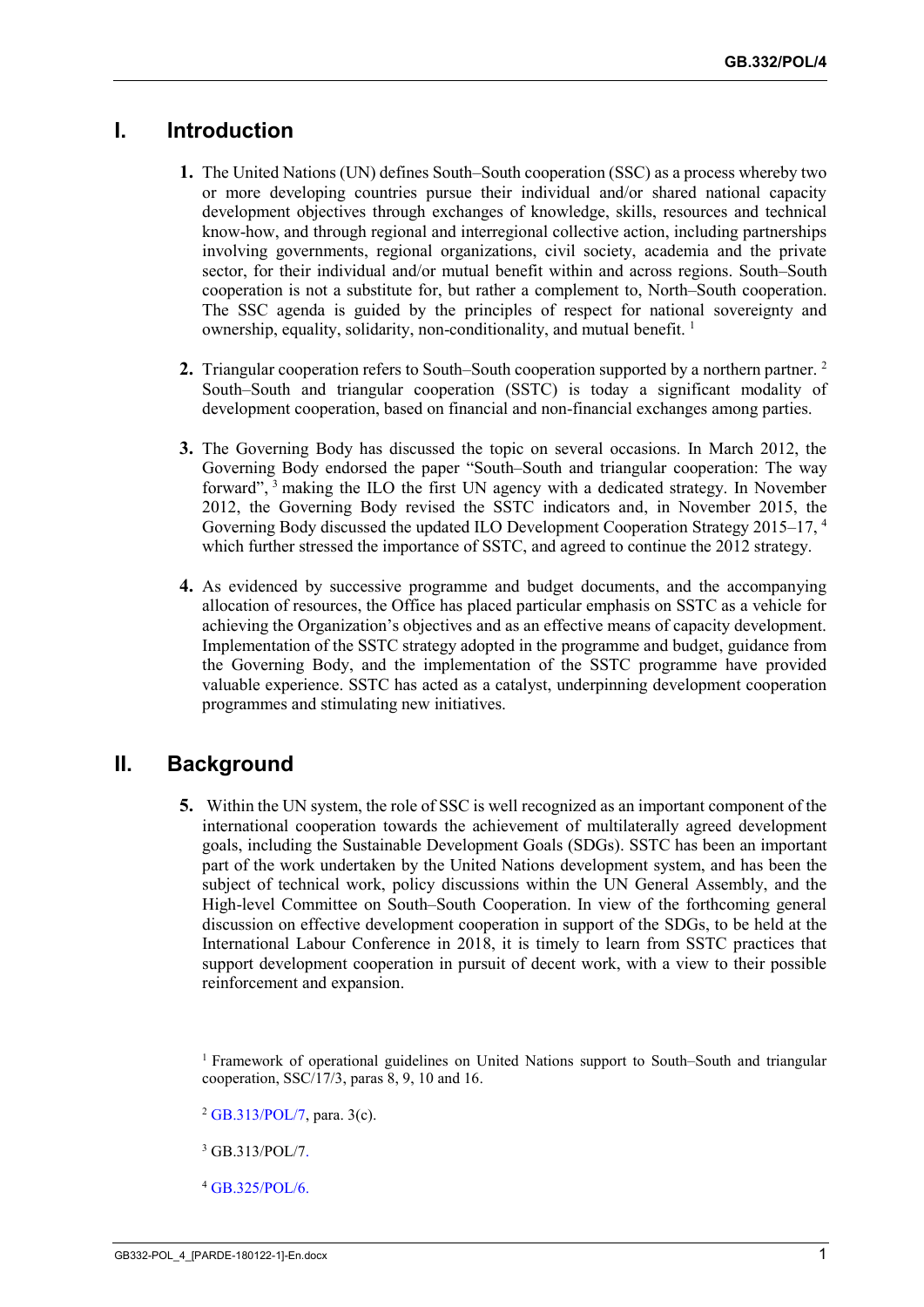- **6.** SSTC has been marked by a number of important milestones. In 1974, the UN General Assembly established a special unit to promote technical cooperation among developing countries, later to become the UN Office for South–South Cooperation (UNOSSC). In addition, 138 ministers of foreign affairs of the Group of 77 and China convened in Argentina in 1978 to adopt the Buenos Aires Plan of Action for Promoting and Implementing Technical Cooperation among Developing Countries (BAPA). The BAPA will be reviewed at an event in Buenos Aires in March 2019 (BAPA+40). In 1980 the UN General Assembly established the High-level Committee on the Review of Technical Cooperation among Developing Countries, renamed in 2003 the High-level Committee on South–South Cooperation. In 2005, UN General Assembly resolution A/RES/60/212 of 22 December 2005 urged all relevant UN agencies to intensify their efforts and allocate resources to mainstream the use of SSC, while welcoming initiatives and partnerships between developing countries. In 2015, the 2030 Agenda for Sustainable Development (the 2030 Agenda) highlighted the importance of SSTC under Goal 17 on partnerships, target 17.9 in particular. The invigoration of SSC was considered in the report of the UN Secretary-General in 2017 on the repositioning of the UN development system, following a discussion on SSC in the quadrennial comprehensive policy review of operational activities for development of the United Nations system.
- **7.** The importance of SSTC is also emphasized in the Sendai Framework for Disaster Risk Reduction 2015-2030,  $5$  the Paris Agreement,  $6$  and the Addis Ababa Action Agenda.<sup>7</sup> Additional guidance was also provided by the declarations and summits of the Group of 77 and China, India, Brazil and South Africa (IBSA), Brazil, the Russian Federation, India, China and South Africa (BRICS), and the Global Partnership for Effective Development Co-operation. <sup>8</sup> This is complementary to processes under the Development Cooperation Forum of the UN Economic and Social Council and a wide range of UN resolutions on the topic.
- 8. In 2010, the IBSA <sup>9</sup> ministries of foreign affairs signed an agreement with the ILO with the goal of further developing and promoting SSTC, in order to contribute effectively to the implementation of the Decent Work Agenda. This agreement was followed by a declaration of intent, signed in 2012, to intensify and further enhance policy dialogue and exchanges between IBSA countries and the ILO.
- **9.** The UNOSSC ensures the coordination of SSTC within the UN system. Some 30 UN funds, programmes and agencies have set up SSTC units, programmes and strategies. The United Nations Development Programme (UNDP), for example, formulated a new SSTC strategy to address the SDG context; the Food and Agriculture Organization of the United Nations (FAO) operates an SSC and resource mobilization division; the World Health Organization operates a cooperation among countries programme for health development in the Americas; the three Rome-based agencies (the World Food Programme, the FAO and the International Fund for Agricultural Development (IFAD)) announced an alignment of

<sup>5</sup> Paragraphs 44–45, http://www.ifrc.org/docs/IDRL/Sendai\_Framework\_for\_Disaster\_Risk [Reduction\\_2015-2030.pdf.](http://www.ifrc.org/docs/IDRL/Sendai_Framework_for_Disaster_Risk_Reduction_2015-2030.pdf)

<sup>6</sup> Paragraph 4 and others, [https://unfccc.int/files/essential\\_background/convention/application](https://unfccc.int/files/essential_background/convention/application/pdf/english_paris_agreement.pdf) [/pdf/english\\_paris\\_agreement.pdf.](https://unfccc.int/files/essential_background/convention/application/pdf/english_paris_agreement.pdf)

<sup>7</sup> Outcome document of the Third International Conference on Financing for Development, [https://sustainabledevelopment.un.org/content/documents/2051AAAA\\_Outcome.pdf.](https://sustainabledevelopment.un.org/content/documents/2051AAAA_Outcome.pdf)

<sup>8</sup> See [http://effectivecooperation.org/.](http://effectivecooperation.org/)

9 India–Brazil–South Africa Dialogue Forum.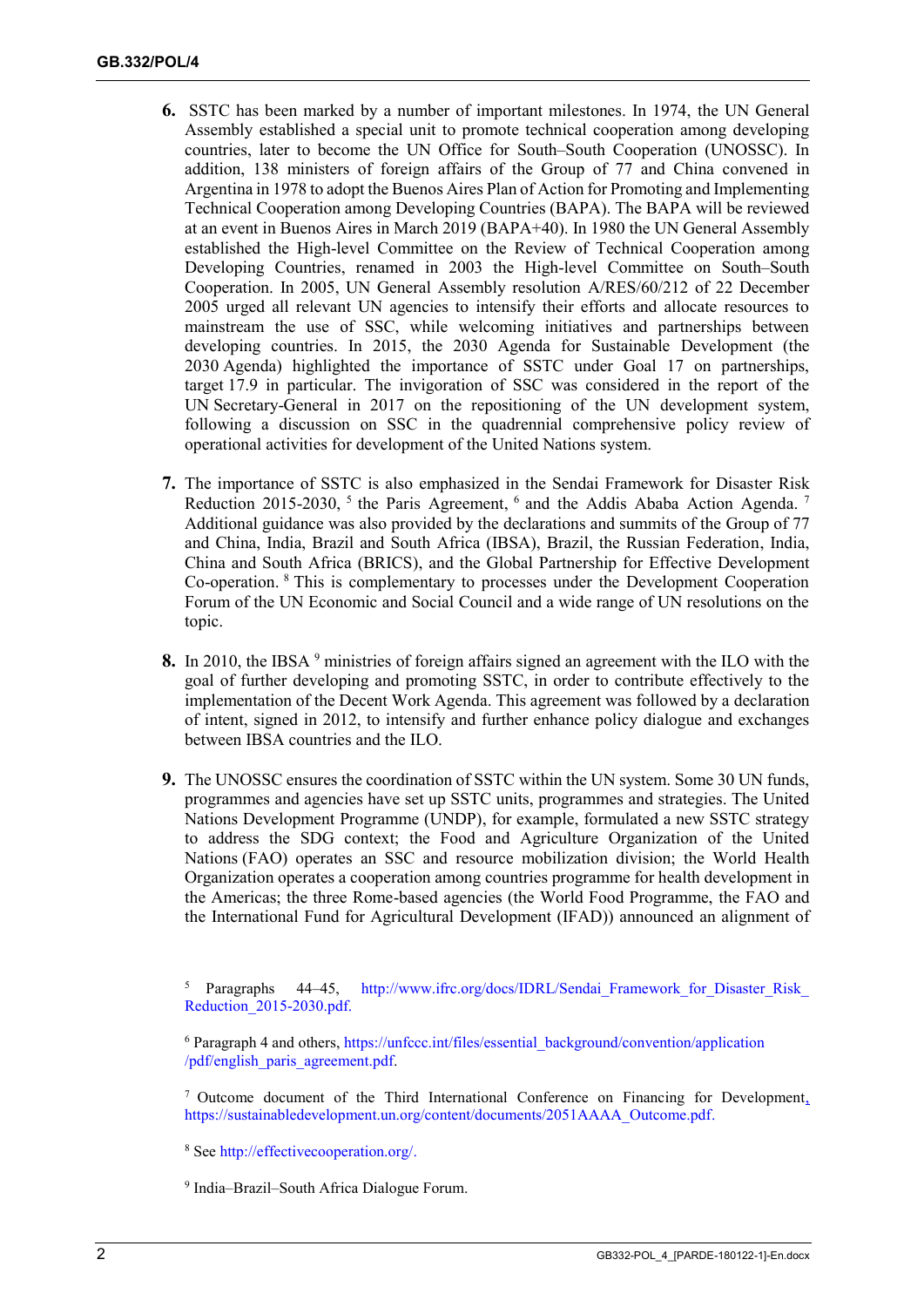South–South strategies; the United Nations Educational, Scientific and Cultural Organization (UNESCO) established an international science, technology and innovation centre for South–South cooperation; the United Nations Industrial Development Organization runs two centres for South–South industrial cooperation, in India and China; and the World Bank Institute created a South–South experience exchange facility as a multipartner trust fund that enables the sharing of knowledge and development experience.

# **III. SSTC in the ILO**

- **10.** The ILO engages in SSTC through its tripartite structures in terms of the identification, documentation and dissemination of good practices; the facilitation of exchanges and peerto-peer learning approaches; knowledge sharing between the social partners and other actors through multi-stakeholder partnerships; brokering agreements and memoranda of understanding; and sharing good practices.
- **11.** The ILO cooperates with the UN system on SSTC, including the UNOSSC. The ILO has established SSTC partnerships with the Group of 77 and China, the Community of Portuguese Language Countries (CPLP), the Southern Common Market (MERCOSUR), the Association of Southeast Asian Nations (ASEAN), parliamentarians from the Economic Community of West African States (ECOWAS), the Caribbean Community (CARICOM), the Association of Caribbean States (ACS), the g7+ group of fragile states, the South Centre, United Cities and Local Governments (UCLG), the UN Research Institute for Social Development, the United Nations Environment Programme, the UN Institute for Training and Research (UNITAR), and the UN Inter-Agency Task Force on Social and Solidarity Economy.

### **Implementation of the ILO SSTC strategy 2012–17**

- **12.** The SSTC strategy adopted in March 2012 seeks to achieve two outcomes measured by three indicators. Outcome 1 related to greater awareness and capacity on SSTC, and outcome 2 related to the wider engagement of the ILO's tripartite constituency and civil society in SSTC.
- **13.** In pursuit of the first outcome of the ILO SSTC Strategy, the Organization used the potential offered by SSTC to advance the Decent Work Agenda, generating the capacity to identify and implement SSTC by drawing on its tripartite constituency experience and needs. Initiatives under this outcome have included the following:
	- In cooperation with the ILO's International Training Centre (Turin Centre), in 2016 the Office organized the first ever SSTC Academy, which trained 300 staff and ILO constituents. Moreover, the ILO integrated SSTC into the Social and Solidarity Economy Academy sessions held in Turin over the past five years, the Green Economy Academy (2016), city-to-city cooperation seminars, and global, regional and local economic development forums (2017). As a result, over 1,000 experts were provided with training on tools and policy guidance over two biennia.
	- Another aspect of the ILO strategy was peer-learning support through engagement in the Global South–South Development Expo (GSSD). In that regard, the ILO also facilitated the engagement of constituents from the Global South to provide them with the opportunity to exchange good practices on SSTC at both ILO and other forums, organized by the UNOSSC.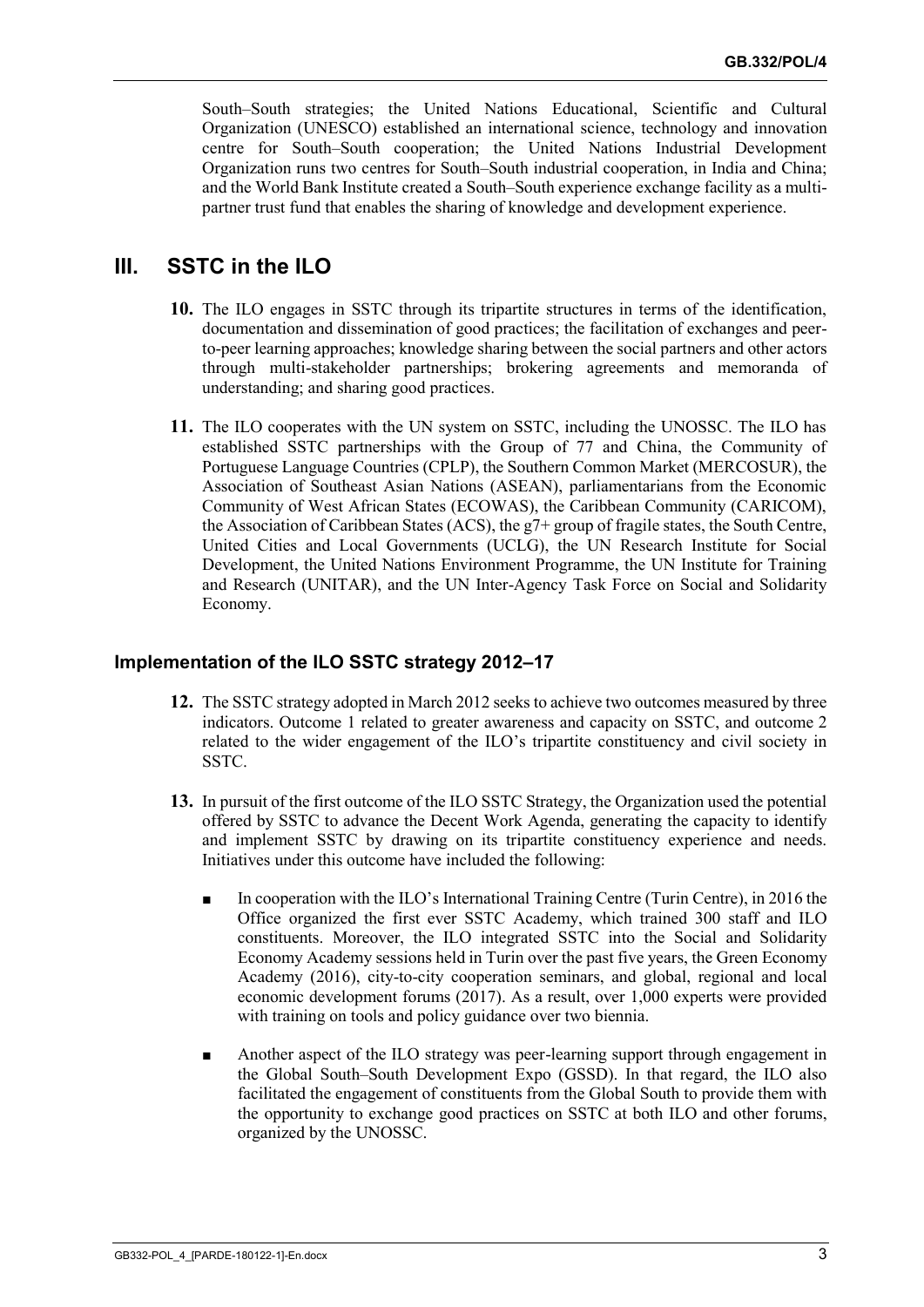Regarding knowledge management, the ILO maintains an SSTC portal, <sup>10</sup> and helped launch a South–South virtual meeting point, <sup>11</sup> which provides access to a wealth of knowledge and resources related to SSTC and decent work. It has managed communications through "regional learning journeys" on development cooperation for ILO staff. Finally, between 2012 and 2017, the Office published over 200 reports, books, e-learning tools, how-to guides, <sup>12</sup> and manuals covering different aspects and thematic areas of SSTC<sup>13</sup>

| <b>Indicators</b>                                                                                                                                                                                          | 2012-13                                                                                                                                                                                                                                         | 2014-15                                                                                                                                                                                                                                                                       | 2016-17                                                                                                                                                                      |
|------------------------------------------------------------------------------------------------------------------------------------------------------------------------------------------------------------|-------------------------------------------------------------------------------------------------------------------------------------------------------------------------------------------------------------------------------------------------|-------------------------------------------------------------------------------------------------------------------------------------------------------------------------------------------------------------------------------------------------------------------------------|------------------------------------------------------------------------------------------------------------------------------------------------------------------------------|
| Number of new ILO<br>programmes in which<br><b>SSTC</b> initiatives have<br>been established and<br>implemented. <sup>1</sup>                                                                              | Four new programmes – city-<br>to-city cooperation; SSTC and<br>the social and solidarity<br>economy; the Global Labour<br>University; SSTC for the<br>implementation of gender-<br>sensitive social protection<br>floors at the country level. | Five new programmes - SSTC<br>and child labour; fragile-to-fragile<br>cooperation; SSTC and local<br>economic development; a Brazil-<br>funded project for combating child<br>labour and forced labour in the<br>cotton sector; creation of the<br>South-South Meeting Point. | Five new programmes – the<br>SSTC Academy; SSTC and<br>migration; SSTC and skills<br>development; SSTC in support<br>of green jobs; SSTC in support<br>of social protection. |
| Number of additional<br>countries and<br>intergovernmental<br>organizations that, with<br>ILO support, integrate<br>SSTC as part of their<br>strategies for<br>programme<br>implementation. <sup>2</sup> . | Six new countries - China,<br>Mauritania, Nicaragua,<br>Panama, Paraguay, Senegal;<br>three new intergovernmental<br>organizations: UCLG; the<br>CPLP; the Union for the<br>Mediterranean.                                                      | Five new countries - Algeria,<br>Guatemala, Mexico, Morocco,<br>Togo; four intergovernmental<br>organizations: g7+; the Global<br>Labour University; IFAD; the World<br>Council of Churches.                                                                                  | Three new countries -<br>Jordan, Kyrgyzstan,<br>Mongolia; three new<br>organizations: UNITAR; Citi-<br>Habitat; <sup>3</sup> Caritas<br>Internationalis. <sup>4</sup>        |

#### **Table I. Outcome 1 of the SSTC strategy: Results by indicators of achievement**

<sup>1</sup> Target: two new programmes per biennium.  $2$  Target: five additional countries and two additional intergovernmental organizations.  $3$  See <http://citihabitat.cv/> [only available in Portuguese]. <sup>4</sup> Se[e http://www.caritas.org/.](http://www.caritas.org/)

- **14.** The second outcome of the ILO strategy concerned the advancement of the Decent Work Agenda through SSTC, towards the engagement of an increasing number of governments, social partners, UN agencies and non-state actors. The ILO secured solid accomplishments under this outcome through the following initiatives:
	- During the period 2012–17, the Office concluded or renewed SSTC partnerships with 27 countries; <sup>14</sup> with support from partners from the North.

<sup>10</sup> See [http://www.ilo.org/pardev/partnerships/south-south/lang--en/index.htm.](http://www.ilo.org/pardev/partnerships/south-south/lang--en/index.htm)

<sup>11</sup> See [http://www.southsouthpoint.net/.](http://www.southsouthpoint.net/)

<sup>12</sup> See [http://www.ilo.org/wcmsp5/groups/public/---dgreports/---exrel/documents/publication/](http://www.ilo.org/wcmsp5/groups/public/---dgreports/---exrel/documents/publication/wcms_315233.pdf) wcms 315233.pdf.

 $13$  An up-to-date list may be accessed [here.](https://drive.google.com/drive/folders/0B9BX0GCP9Kv2VGdWSG5rUHpDVU0)

<sup>14</sup> Algeria, Angola, Argentina, the Plurinational State of Bolivia, Brazil, Cambodia, China, Guatemala, Haiti, India, Kuwait, the Lao People's Democratic Republic, Mauritania, Mexico, Morocco, Mozambique, Panama, Paraguay, the Philippines, Qatar, the Russian Federation, Senegal, Singapore, South Africa, the United Republic of Tanzania, Tunisia, and Turkey.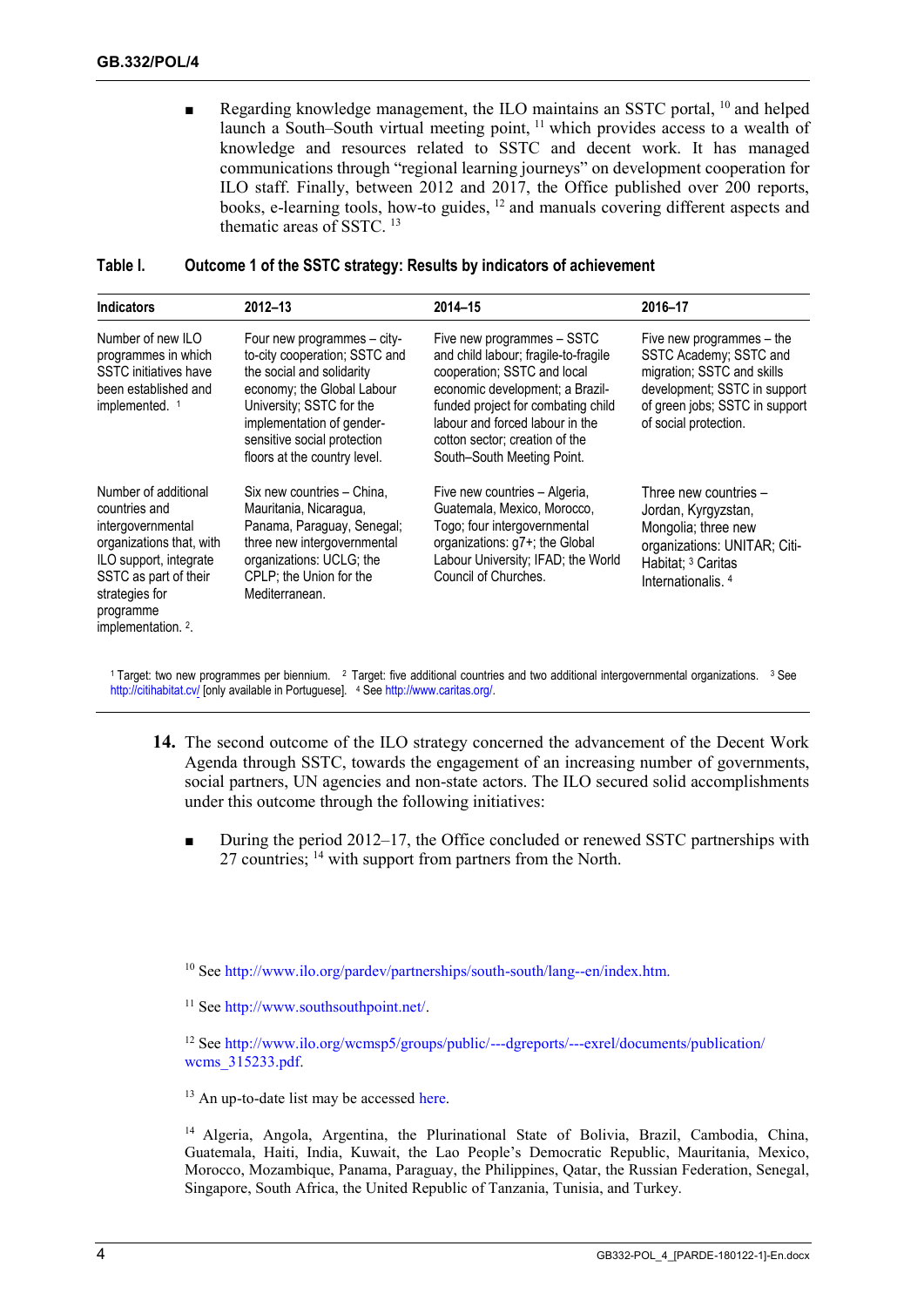- With renewed focus on regional, subregional and interregional cooperation, the ILO entered into operational partnerships with various organizations engaged in SSTC such as BRICS, IBSA, g7+, the CPLP, MERCOSUR, the Pacific Community, ASEAN, ECOWAS and UN regional economic commissions, and developed the basis for a regional SSTC facility in Africa based on tripartite consultations.
- The capacity of the social partners to engage with SSTC has been supported progressively, with the Office facilitating cooperation between trade unions and employers' organizations from the Global South; in particular through technical support provided by the Global Labour University programme and the ILO Global Business and Disability Network, and by promoting the governance dialogue of the Future of Work Initiative in the GSSD and cooperating with the All-China Federation of Trade Unions (ACFTU) to promote SSTC among trade unions in Asia and the Pacific.
- The ILO has supported SSTC partnerships with parliamentarians, faith-based organizations, non-governmental organizations and civil society at the national, regional and global levels.

#### **Indicator 2012–13 2014–15 2016–17** Number of additional or renewed partnerships in which SSTC contributes to advancing the Decent Work Agenda (total value of US\$43.42 million for the three biennia) \*. Three renewed partnerships with Brazil, and four new partnerships with China, Kuwait, Panama, and the IBSA Fund. Four renewed partnerships with Brazil, Kuwait, Panama, Singapore, and two new partnerships with Algeria and the ACFTU. Five renewed partnerships with China, Kuwait, Panama, the Russian Federation and Singapore, and one new partnership with Qatar.

#### **Table II. Outcome 2 of the SSTC strategy: Results by indicators of achievement**

\* Target: at least five new partnership agreements per year in the current biennium.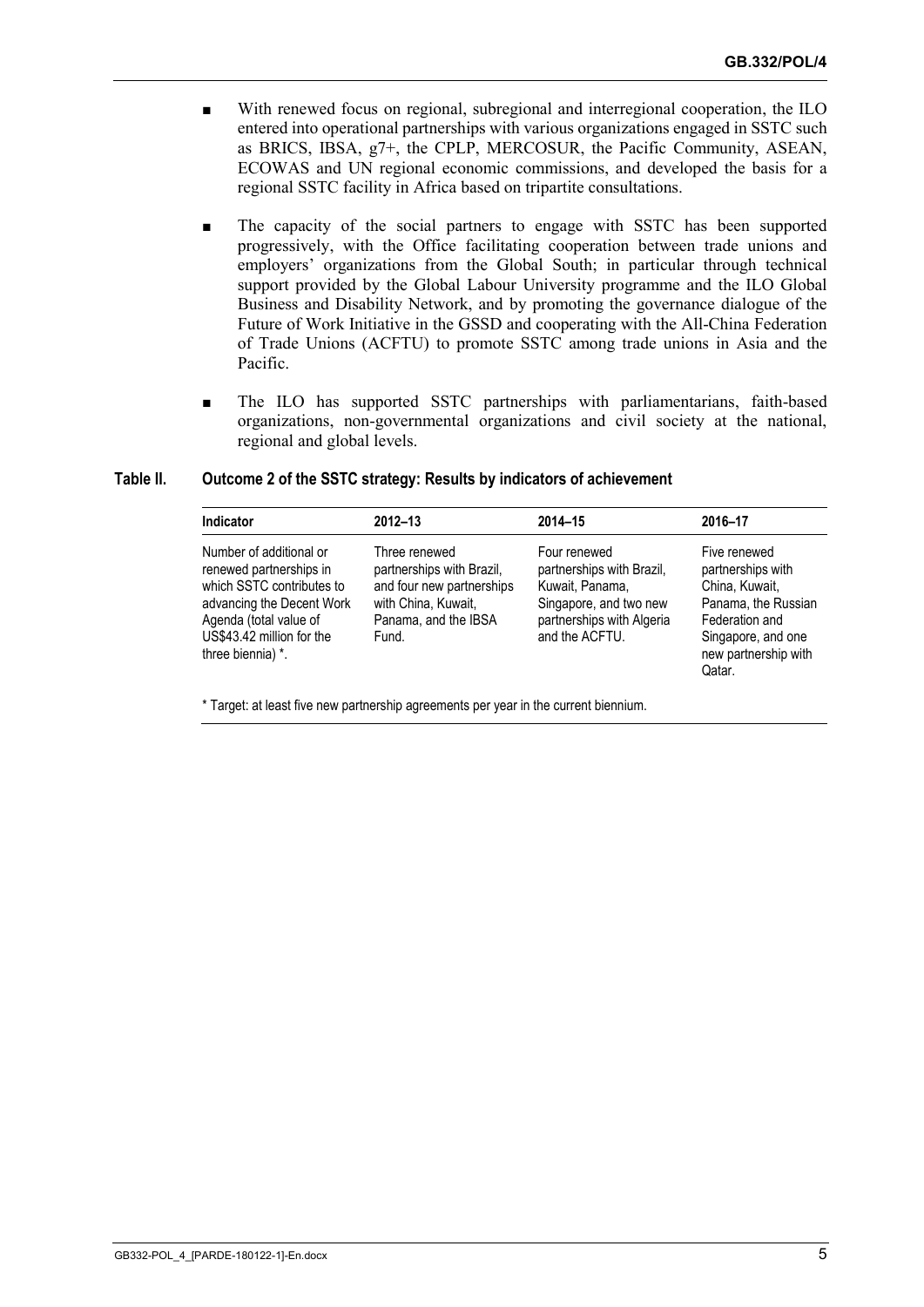#### **Regional highlights in SSTC 2016–17**

**Americas:** SSTC has been extended through the Latin America and the Caribbean Free of Child Labour Regional Initiative, as well as projects funded by Brazil on combating forced labour in the cotton sector, migration and green jobs. It also features in the South–South Cooperation Project for the Protection of the Rights of Migrant Workers in Latin America and the Caribbean region, and in continued support for SSC between Mexico and Guatemala in respect of migrant labour rights. In addition, the Inter-American Centre for Knowledge Development in Vocational Training (CINTERFOR), set up by the ILO in Montevideo, serves as an SSC institution for the Americas. In March 2014, with technical support from SENAI, Brazil, a CARICOM–ACS–ILO initiative was carried out for projecting skills requirements in tourism.

**Africa:** In May 2017, ILO constituents in the African region adopted the ILO Framework for Action on South– South Cooperation for Decent Work in Africa to advance decent work within the context of the 2030 Agenda and the African Union's Agenda 2063. The framework provides for the creation of an African South–South cooperation coordination facility. SSTC between Portuguese-speaking countries in Africa has been growing since 2005, especially in the field of combating child labour, including in its worst forms, as well as within the CPLP.

**Arab States:** Complementing a development project on establishing an independent social security institution for the administration of the new social security system for private sector workers and their family members in the Occupied Palestinian Territory, study tours have been organized to foster peer-learning approaches through exchanges of experiences with Jordan, Algeria and Oman.

**Asia and the Pacific:** The Office supported the South Asian Association for Regional Cooperation (SAARC) in developing the Kathmandu Declaration (2014) on labour migration, which resulted in the SAARC Plan of Action on Labour Migration (2016), and the ASEAN tripartite plus forum on the protection of the rights of migrant workers. Furthermore, the ILO and China facilitated regional learning among China and ASEAN countries, including knowledge sharing on employment services among ASEAN+3 countries, built on the lessons of the ILO–China SSTC project to expand employment services and enhance labour market information in Cambodia and the Lao People's Democratic Republic.

**Europe and Central Asia:** Peer-learning approaches involving a partnership with LUKOIL have stimulated the sharing of good practices between the Russian Federation and Central Asian countries and provided skills development for youth employment. SSC has also supported Central Asia on the green jobs front: Kyrgyzstan and Mongolia have been partner countries in the Partnership for Action on Green Economy since 2016 and 2013 respectively.

# **IV. Achieving the ILO's policy outcomes: Good practices in SSTC**

- **15.** The allocation of US\$1.7 million for SSTC in the Programme and Budget for 2016–17 contributed to all ten ILO policy outcomes. For example, in achieving outcome 1 of the programme and budget, peer-learning initiatives on skills development were implemented in the Netherlands, among North African countries and in Spain, and technical support was provided in the framework of GSSD on the topic of youth employment. Under outcome 2, the ILO provided support in the integration of normative approaches and the implementation of international labour standards in the UN multi-stakeholder group on SSTC, the training of CPLP judges, and in capacity building for the implementation of the Worst Forms of Child Labour Convention, 1999 (No. 182) and the Minimum Age Convention, 1973 (No. 138).
- **16.** Regarding social protection (outcome 3), the China–ASEAN–ILO High-level Seminar to achieve the SDGs on Universal Social Protection through SSTC facilitated the sharing of good practices and support for the extension of social protection in ASEAN countries. The UNOSSC worked jointly with the ILO on a gender-sensitive initiative for the promotion of social protection floors in Africa and Asia, with support from China and Brazil. In pursuit of outcomes 4, 5 and 6, the ILO, together with the Turin Centre, designed SSTC gendersensitive modules for academies and training courses on sustainable enterprises, rural development and the formalization of the informal economy, the social and solidarity economy, and green jobs.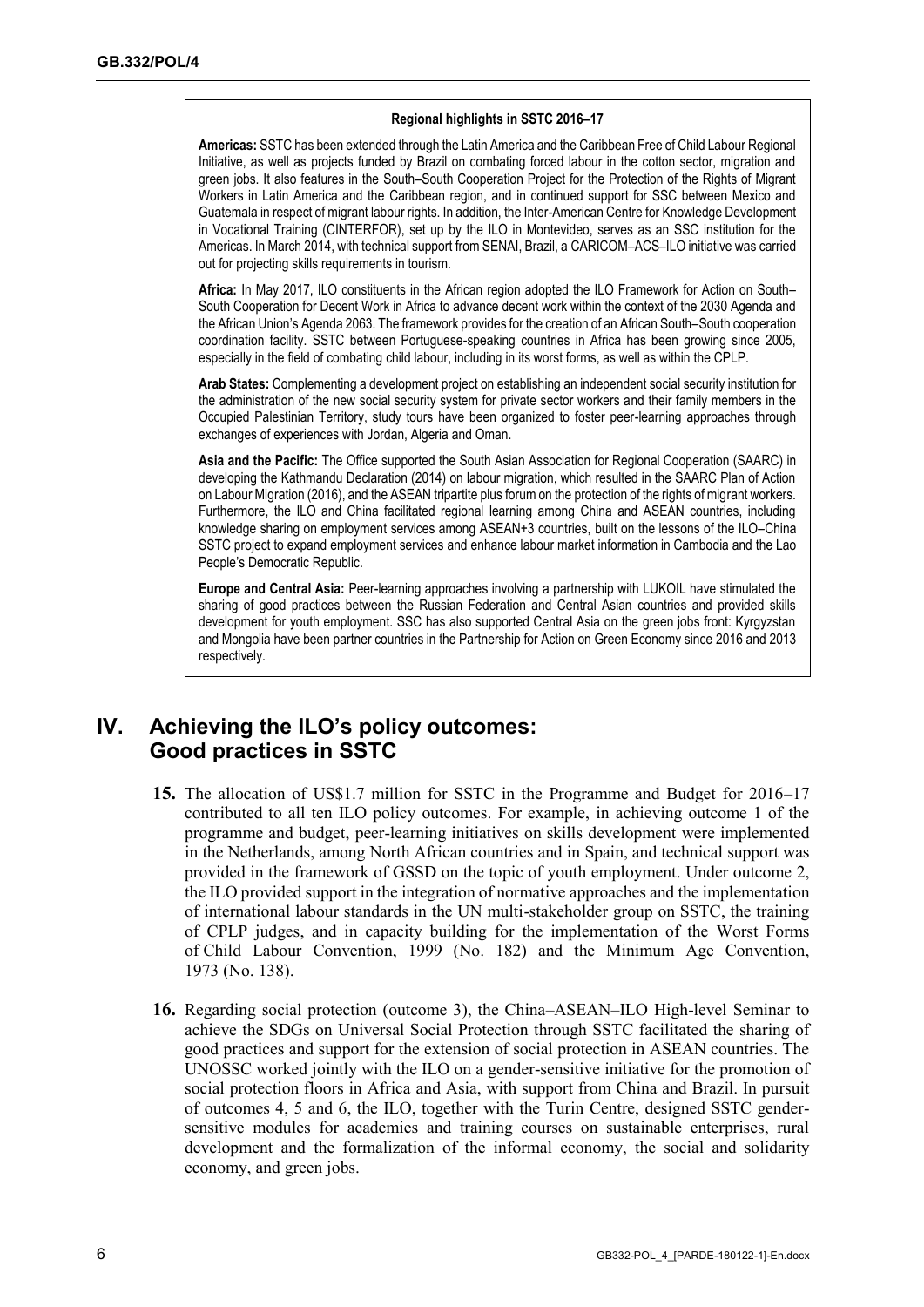- **17.** Cross-country exchanges within the Arab region were fostered on labour inspection and occupational safety and health (OSH), and a study tour was organized for Palestinian constituents to the United Arab Emirates to learn from its experience of automating the labour inspection OSH database (outcome 7). In achieving outcome 8, SSTC was used to combat unacceptable forms of child labour and forced labour between Brazil and Portuguese-speaking countries in Africa. SSTC also contributed to developing labour migration policies (outcome 9) when the Office convened an interregional consultation on labour migration from Asia and Africa to the Middle East, which brought together tripartite constituents, civil society organizations and academia, and resulted in agreed policy recommendations for fair labour migration. Finally, and to contribute to the achievement of outcome 10, scholarships were provided for representatives of the social partners from the Global South to engage in international forums and academies on various topics related to the world of work, in order to strengthen their capacity to realize the Decent Work Agenda.
- **18.** The ILO's SSTC programme has also contributed to the implementation of the ILO flagship programmes. The extension of social protection was supported by Algeria with the creation of a higher school of social security, which provides scholarships for African countries and the Occupied Palestinian Territory. The Brazil–Peru–United States initiative is a key flagship of triangular cooperation that contributes to the achievement to the IPEC+ flagship programme on child and forced labour. The Jobs for Peace and Resilience programme was promoted through support for g7+ countries, the launch of fragile-to-fragile cooperation initiatives, experience-sharing platforms for Syrian refugees and host countries in the Middle East, and by providing input to several Turin Centre academies. The Better Work programme benefited from complementary support provided by an IBSA-funded project in Haiti, while the OSH flagship programme was supported by SSTC through the training of labour inspectors in the Americas and in CPLP countries.
- **19.** Lastly, the SSTC programme was instrumental to the participation of representatives from developing countries in a recent dialogue on work in society at the Turin Centre in 2017, providing inputs and support to the related publication.

# **V. Future steps to expand the ILO's involvement in SSTC**

- **20.** In the SDG context, SSTC offers a strategic approach for people of the South and the North to work together, providing opportunities for triangular cooperation, peer learning, and knowledge exchange. The ILO Development Cooperation Strategy will benefit from an expanded SSTC strategy. The examples given in this report show the adaptability to the needs and context of SSTC, including the ability to combine resources in a cost-efficient manner.
- **21.** The ILO will expand its active role in UN inter-agency processes that involve SSTC such as the GSSD, the South–South chapter of the Partnership for Action on Green Economy, the UN multi-stakeholder task force on SSC, and the UN High-level Committee on South–South Cooperation, in order to ensure that the Decent Work Agenda is properly reflected in such processes and to leverage support for the achievement of the ILO's policy outcomes.
- **22.** An expanded SSTC programme would, in particular, aim at:
	- advancing the Decent Work Agenda through the engagement of an increased number of governments, social partners, UN agencies and non-state actors in the context of the ILO's Strategic Policy Framework, as well as the Future of Work Initiative and the flagship programmes;